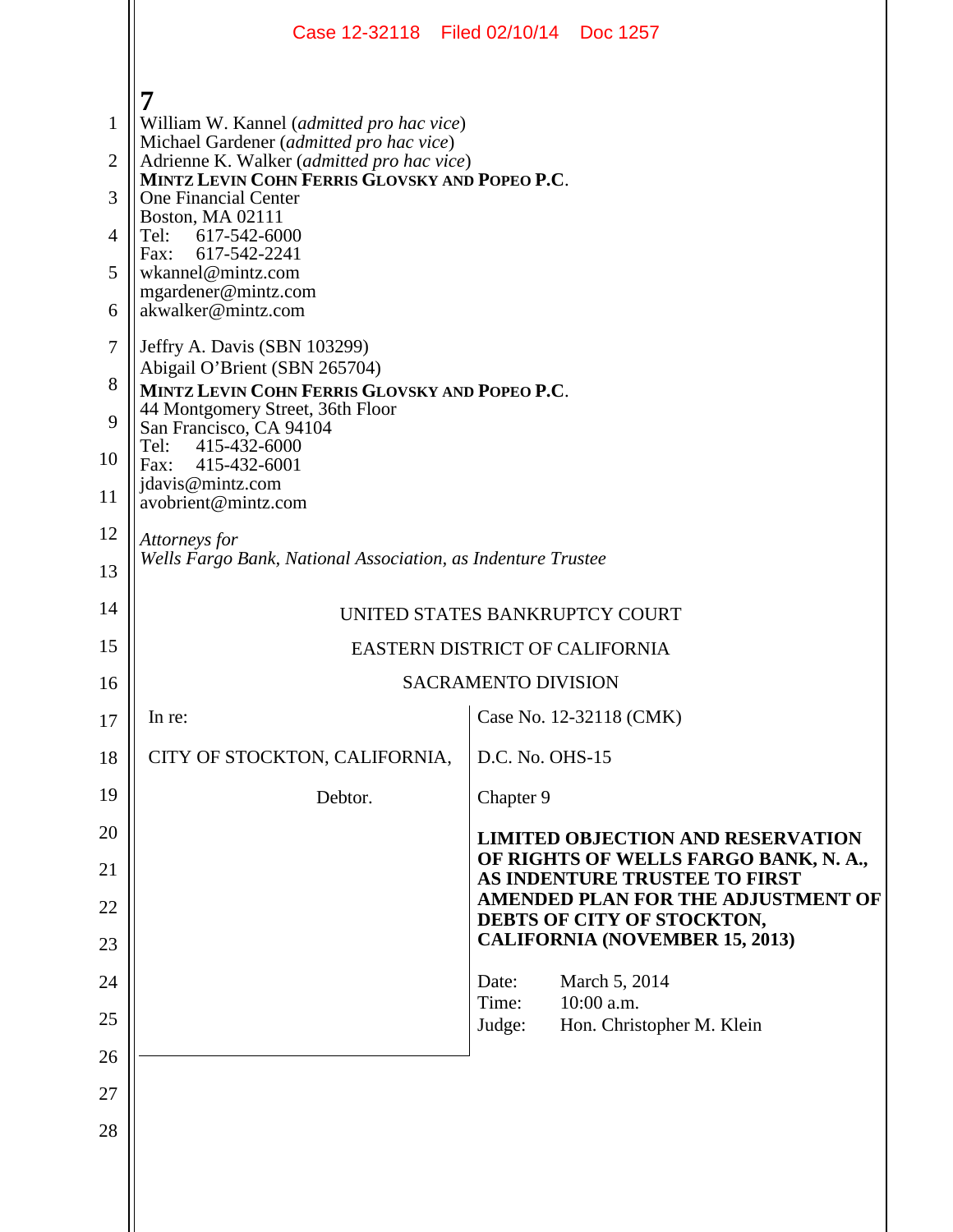## Case 12-32118 Filed 02/10/14 Doc 1257

3

4

1

NOW COMES, Wells Fargo Bank, National Association in its role as indenture trustee<sup>1</sup> (the "Indenture Trustee") and files this limited objection and reservation of rights (the "Limited Objection") with respect to the confirmation of the *First Amended Plan for the Adjustment Debts of City of Stockton, California (November 15, 2013)* (the "Plan").<sup>2</sup>

5 6 7 8 9 10 11 12 13 14 15 16 17 18 19 20 21 22 23 24 The *Order (1) Approving Modified Disclosure Statement With Respect to First Amended Plan for the Adjustment of Debts of City of Stockton, California (November 15, 2013); (2) Setting Confirmation Procedures; and (3) Scheduling Filing Dates and the Confirmation Hearing* [Docket No. 1220] required the City to file its Plan Supplement on or before January 27, 2014. The Plan Supplement is an integral part of the Plan because it includes the transaction documents relating to several settlements essential for the consummation of the Plan, including the Assured Guaranty Settlement and the NPFG Settlement as well as certain other settlements. As set forth in the City's initial *Plan Supplement in Connection with the First Amended Plan for the Adjustment Debts of City of Stockton, California (November 15, 2013)* [Docket no. 1236], the Plan Documents attached to the Plan Supplement remain in draft form, are subject to revision, have not yet been approved by the City Council, and may require additional approvals of the parties to such Plan Documents. In addition, several of the Plan Documents were not yet ready to be filed with the Plan Supplement. The Plan Supplement states that a supplemental Plan Supplement will be filed and served on or prior to February 10, 2014. While the City has committed to filing its supplemental Plan Supplement no later than February 10, 2014, the deadline by which the Indenture Trustee is required to submit any preliminary objection to the Plan is also February 10, 2014. The Indenture Trustee files this Limited Objection in an abundance of caution because the Plan Supplement, together with any supplemental Plan Supplement, may not resolve the limited issues and concerns the Indenture Trustee has raised with the City and the other parties to the Plan Documents. Notwithstanding this Limited Objection, the Indenture Trustee and the other parties to the Plan

25 26

<sup>27</sup> 28 <sup>1</sup> Wells Fargo Bank, National Association serves as Indenture Trustee or fiscal agent and files this Objection with respect to the securities identified on Schedule 1 hereto.

<sup>&</sup>lt;sup>2</sup> Capitalized terms not otherwise defined herein shall have the meanings ascribed to them in the Plan.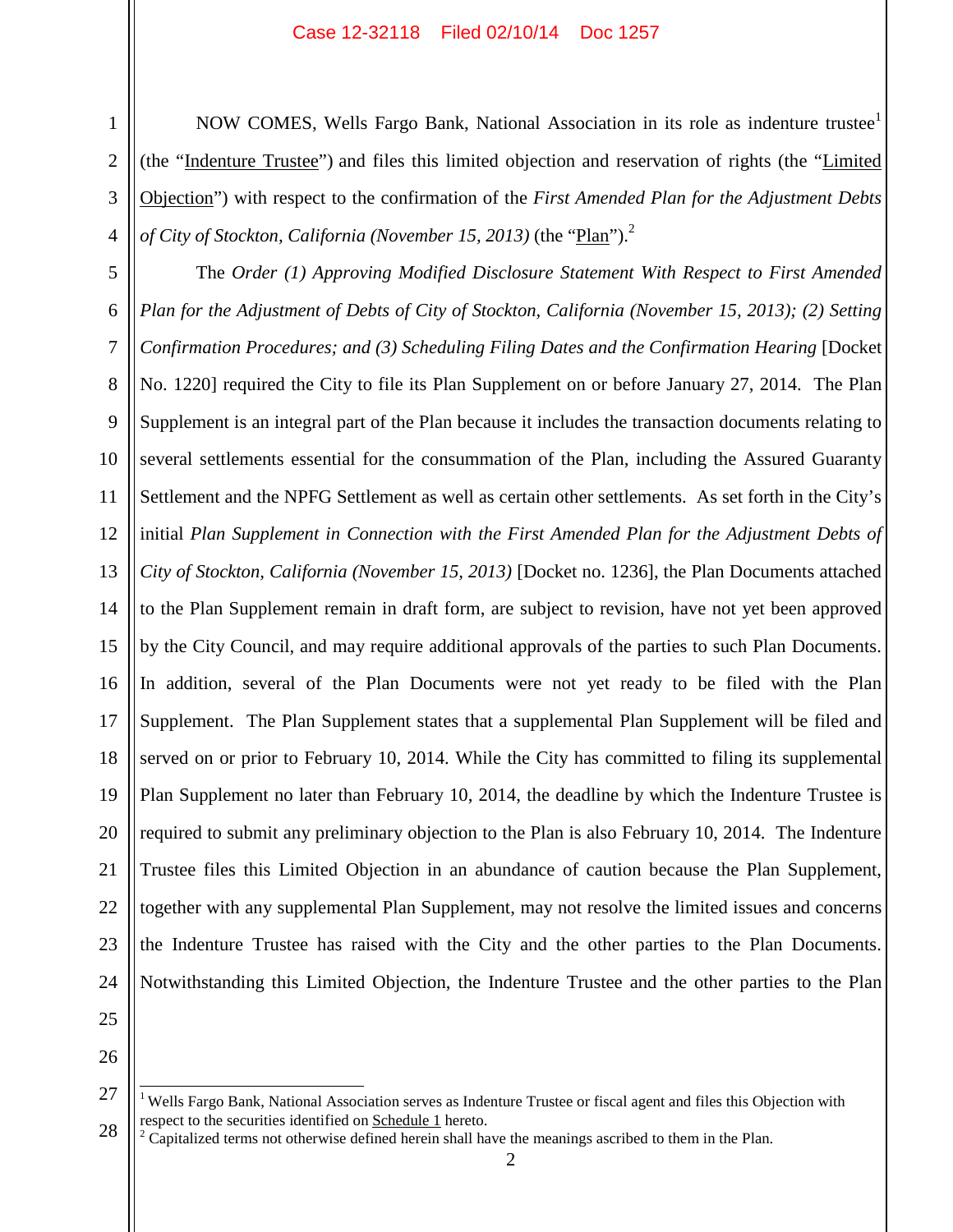Documents continue to work diligently to resolve the concerns raised by the Indenture Trustee with respect to the Plan Supplement.

3 4 5 6 7 8 9 10 11 This Limited Objection is submitted in summary form, consistent with this Court's *Order Governing the Disclosure and Use of Discovery Information and Scheduling Dates Related to the Trial in the Adversary Proceeding and any Evidentiary Hearing Regarding Confirmation of Proposed Plan of Adjustment* [Docket No. 1224, ¶ 52]. The Indenture Trustee reserves the right to supplement this Limited Objection, if necessary, no later than April 21, 2014 (the "Supplemental Objection Deadline"), pursuant to that certain *Stipulation for Order Modifying Order Governing the Disclosure and Use of Discovery Information and Scheduling Dates Related to the Trial in the Adversary Proceeding and any Evidentiary Hearing Regarding Confirmation of Proposed Plan of Adjustment* [Docket No. 1239, ¶ 7].

12 13 14 15 16 17 18 19 20 21 22 The Indenture Trustee objects to the Plan to the extent the supplemental Plan Supplement may modify the Plan in violation of Bankruptcy Code sections 1123 and 1129. The Plan expressly provides that the Plan does not modify, amend, or alter the (a)  $2006$  SEB Bonds<sup>3</sup>, (b)  $2004$  Arena Bonds, (c) 2004 Parking Bonds, (d) Pension Obligation Bonds, or the obligations of the respective bond insurers to pay the principal or redemption price of, or interest on such bonds as and when such amounts become due under the respective bond documents, or impair the holders of Class 10 and Class 11 claims because the Plan does not affect the legal, equitable, or contractual rights of the holders of the such Claims. The Indenture Trustee, City and the other parties to the Plan Documents have been working diligently on all of the Plan Documents, however, as of the timing of filing this Limited Objection certain of the Plan Documents have not yet been finalized or in certain cases even drafted and the Indenture Trustee objects to the Plan on a limited basis and

23

1

2

24

3

<sup>25</sup> 26 27 28 <sup>3</sup> Holders of 2006 SEB Bond claims are classified in Class 2 in the Plan. The NPFG/SEB Settlement, as described in the Disclosure Statement, states that the City will assume the lease relating to the 2006 SEB Bonds and continue to comply with the 2006 Bond documents. While this summary is consistent with the Plan's classification of Class 2 as unimpaired, there may be an inconsistent ambiguity in the NPFG term sheet attached to the Disclosure Statement in which it also states that the City will not pay the fees and costs of the Indenture Trustee under the 2006 SEB Bond documents.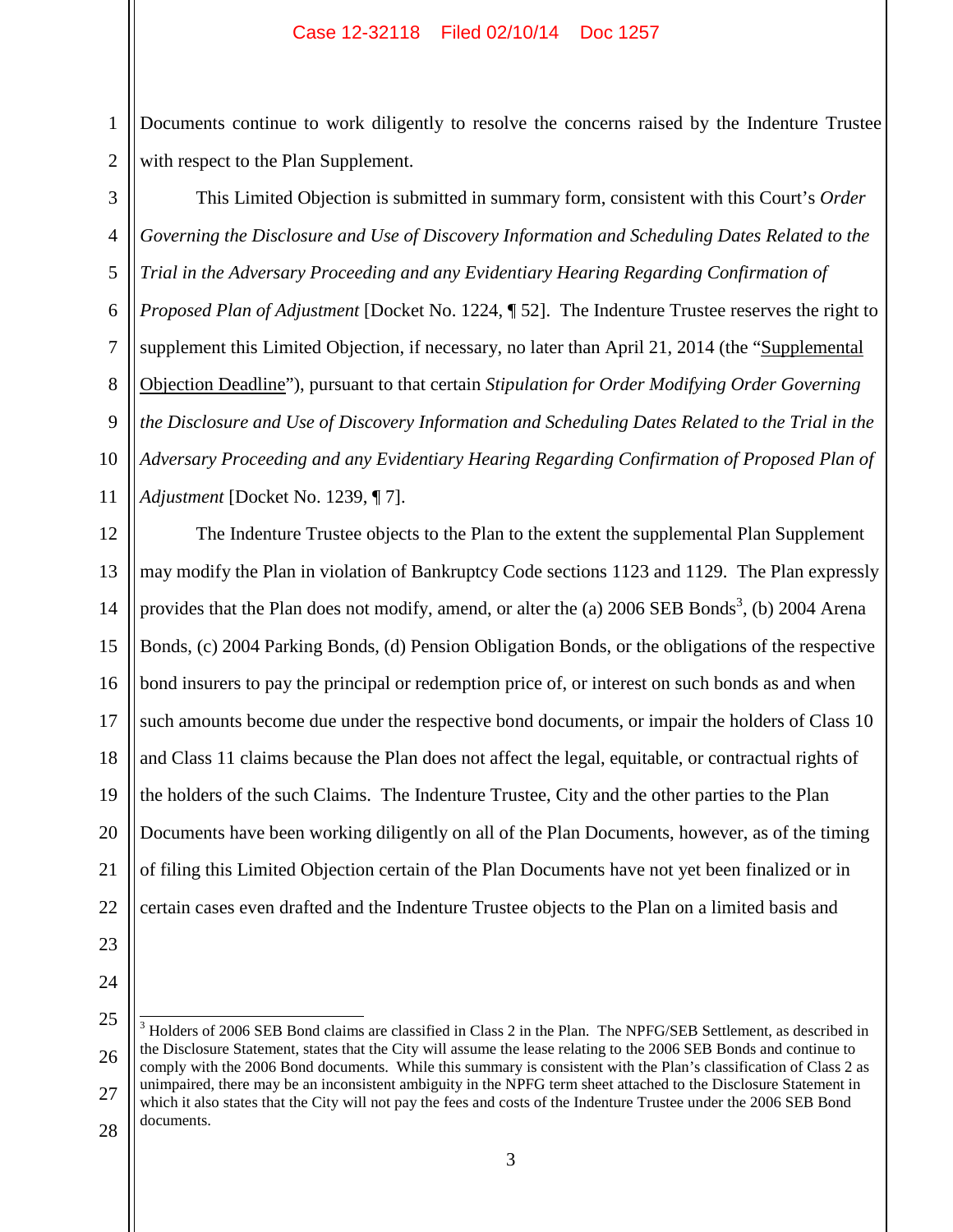## Case 12-32118 Filed 02/10/14 Doc 1257

reserves rights to the extent any of the proposed Plan Documents are contrary to terms of the prior sentence or otherwise impermissibly modify the Plan.

2 3

1

4 5 6 7 8 9 10 11 12 13 In addition, the Plan Documents must include appropriate transfer documents to allow for the consummation of the Plan, including the Assured Guaranty Settlement. The Assured Guaranty Settlement, as described in the Disclosure Statement, states that the City will transfer fee title, and Main Street Stockton, LLC will transfer its possessory interest, in the 400 E. Main Office Building Property to Assured Guaranty or its designee. Main Street Stockton, LLC is a special purpose entity formed by the Indenture Trustee that currently holds the possessory interest in the 400 E. Main Office Building Property. While the parties have discussed various methods to accomplish the above and the Indenture Trustee will continue to work diligently with Assured Guaranty to prepare the necessary documents to transfer possessory interest in the 400 E. Main Office Building Property to Assured Guaranty or its designee, these documents have not yet been prepared or agreed upon.

14

20

21

22

23

24

25

26

27

28

## **Conclusion and Reservation of Rights**

15 16 17 18 The Indenture Trustee continues to work cooperatively with the City and parties to the Plan Documents to resolve all issues prior to the Confirmation Hearing and files this Limited Objection and reservation of rights in an abundance of caution as certain of the Plan Documents have not yet been finalized.

19 Dated: February 10, 2014

| /s/ William W. Kannel<br>William W. Kannel (admitted pro hac vice)<br>Michael Gardener (admitted pro hac vice)<br>Adrienne K. Walker (admitted pro hac vice) |
|--------------------------------------------------------------------------------------------------------------------------------------------------------------|
| <b>MINTZ LEVIN COHN FERRIS GLOVSKY AND POPEO</b><br><b>P.C.</b>                                                                                              |
| and                                                                                                                                                          |
| Jeffry A. Davis<br>Abigail V. O'Brient                                                                                                                       |
| <b>MINTZ LEVIN COHN FERRIS GLOVSKY AND POPEO</b><br><b>P.C.</b>                                                                                              |
| Attorneys for Wells Fargo Bank, National<br>Association, as Indenture Trustee                                                                                |
| 4                                                                                                                                                            |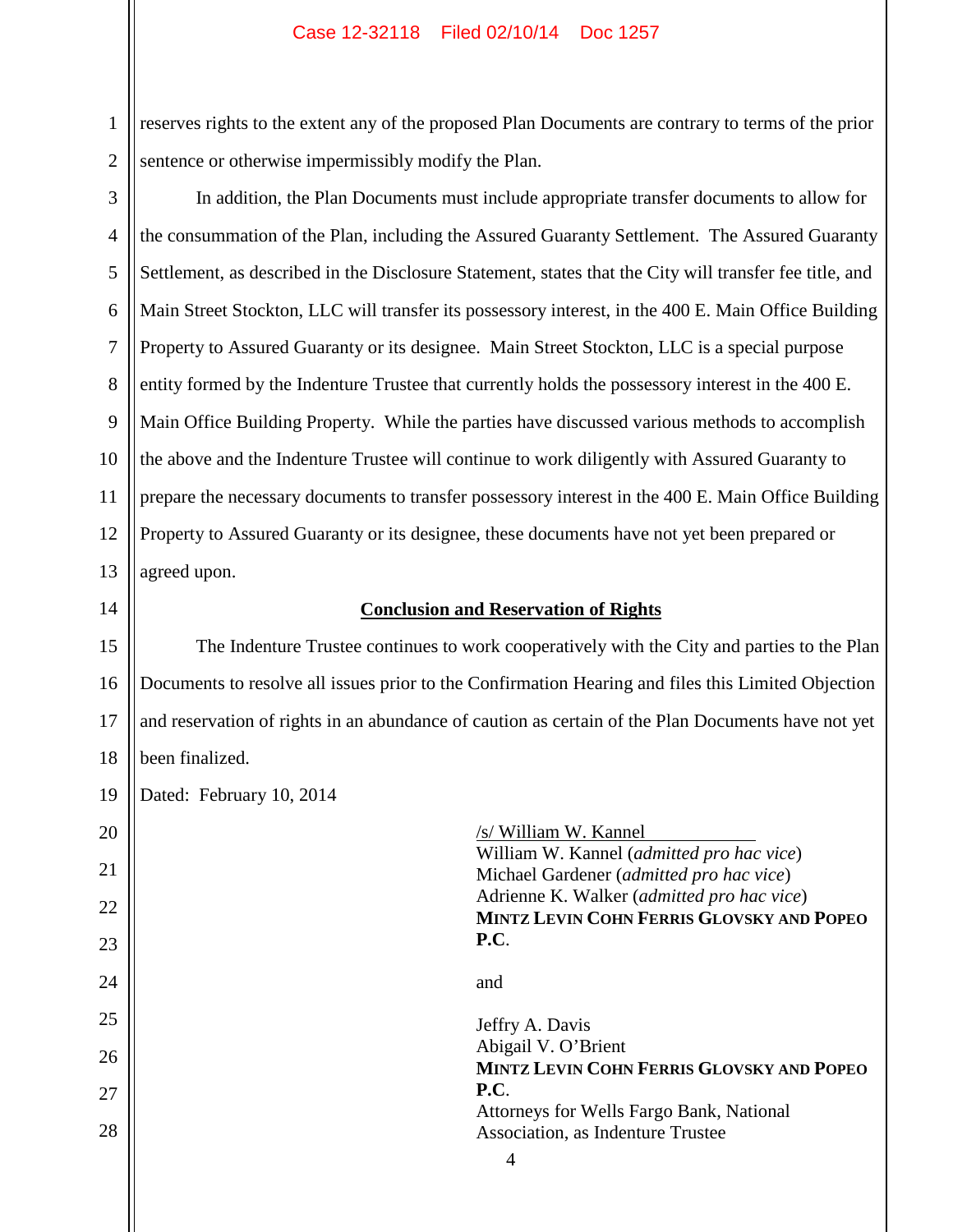|                |     | Case 12-32118 Filed 02/10/14 Doc 1257                                                                                                                                                    |
|----------------|-----|------------------------------------------------------------------------------------------------------------------------------------------------------------------------------------------|
| 1              |     | <b>SCHEDULE 1</b>                                                                                                                                                                        |
| $\overline{2}$ | 1.  | City of Stockton Revenue Certificates of Participation 1998 Series A<br>(Wastewater System Project)                                                                                      |
| 3<br>4<br>5    | 2.  | Stockton Public Financing Authority Reassessment Revenue Bonds (Arch<br>Road and Stockton Business Park Assessment Districts) Series 1998,<br>including claims related to those certain: |
| 6<br>7         |     | Stockton Airport Business Park Ltd. Obligation Refunding<br>a.<br>Improvement Bonds Project 84-1 Phase IV, Series 229 (Local<br><b>Obligation Bonds)</b>                                 |
| 8<br>9         |     | b. Stockton Airport Business Park Ltd. Obligation Refunding<br>Improvement Bonds Project 84-1 Phase V, Series 230 (Local<br><b>Obligation Bonds)</b>                                     |
| 10<br>11<br>12 |     | Stockton Airport Business Park Ltd. Obligation Refunding<br>c.<br>Improvement Bonds Project 84-1 Phase I, Series 231 (Local<br><b>Obligation Bonds)</b>                                  |
| 13<br>14       | 3.  | City of Stockton Certificates of Participation (Redevelopment Housing<br>Projects) Series 2003A and Taxable Series 2003B                                                                 |
| 15             | 4.  | City of Stockton Camera Estates Community Facilities District No. 2003-<br>1 Special Tax Bonds, Series 2003                                                                              |
| 16<br>17       | 5.  | City of Stockton Certificates of Participation 2003 Series A (Wastewater<br>System Project)                                                                                              |
| 18<br>19       | 6.  | City of Stockton Limited Obligation Improvement Bonds March<br>Lane/Holman Assessment District 2003-1                                                                                    |
| 20             | 7.  | City of Stockton Limited Obligation Improvement Bonds Mosher<br><b>Assessment District 2003-02</b>                                                                                       |
| 21<br>22       | 8.  | City of Stockton Limited Obligation Improvement Bonds Waterford<br>Estates East Phase II Assessment District 2003-03                                                                     |
| 23<br>24       | 9.  | Stockton Public Financing Authority Refunding Revenue Bonds (West<br><b>Eighth Street Reassessment District)</b>                                                                         |
| 25             | 10. | Redevelopment Agency of the City of Stockton Revenue Bonds, Series<br>2004 (Stockton Events Center - Arena Project)                                                                      |
| 26<br>27       | 11. | Stockton Public Financing Authority Lease Revenue Bonds, Series 2004<br>(Parking and Capital Projects)                                                                                   |
| 28             | 12. | Stockton Public Financing Authority 2005 Water Revenue Bonds, Series<br>5                                                                                                                |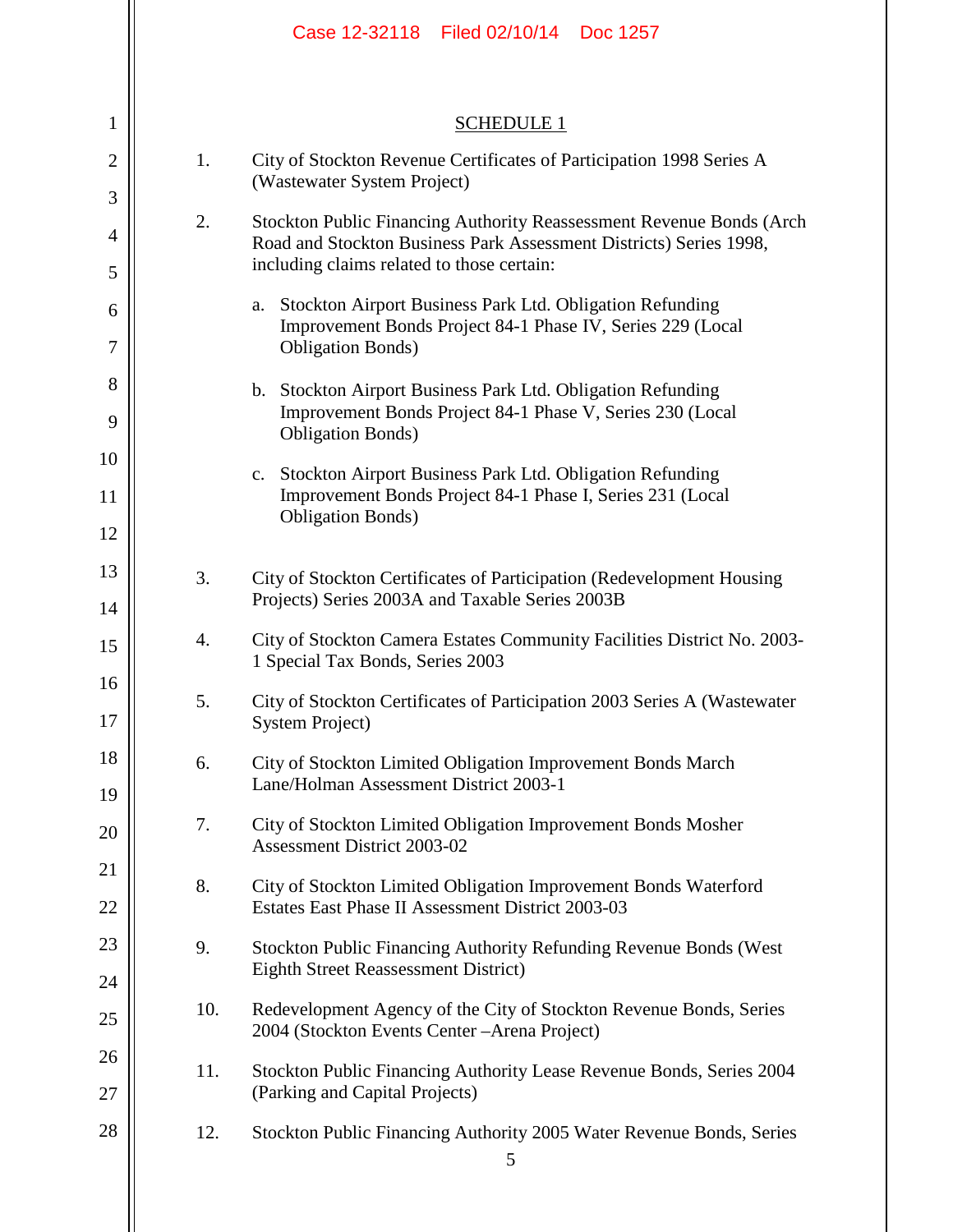|                     |     | Case 12-32118 Filed 02/10/14<br>Doc 1257                                                                                                                                                                             |
|---------------------|-----|----------------------------------------------------------------------------------------------------------------------------------------------------------------------------------------------------------------------|
|                     |     |                                                                                                                                                                                                                      |
| 1                   |     | A (Water System Capital Improvement Project)                                                                                                                                                                         |
| $\overline{2}$<br>3 | 13. | City of Stockton South Stockton Community Facilities District No. 90-1<br>2005 Special Tax Refunding Bonds                                                                                                           |
| $\overline{4}$      | 14. | Stockton Public Financing Authority Refunding Revenue Bonds (2005<br>Assessment Districts Refinancing) Series A Senior Lien Bonds and Series<br>B Subordinate Lien Bonds, including claims related to those certain: |
| 5<br>6              |     | City of Stockton Limited Obligation Refunding Bond Blossom Ranch<br>a.<br>Assessment District No. 93-1 (Reassessment and Refunding of 2005)                                                                          |
| 7                   |     |                                                                                                                                                                                                                      |
| 8                   |     | b. City of Stockton Limited Obligation Refunding Bond La Morada<br>Assessment District No. 96-4 (Reassessment and Refunding of 2005)                                                                                 |
| 9                   |     | City of Stockton Limited Obligation Refunding Bond Morada North<br>c.<br>Assessment District No. 2002-01 (Reassessment and Refunding of                                                                              |
| 10<br>11            |     | 2005)                                                                                                                                                                                                                |
| 12                  |     | d. City of Stockton Limited Obligation Refunding Bond Morada Ranch<br>Assessment District No. 2000-01 (Reassessment and Refunding of                                                                                 |
| 13                  |     | 2005)                                                                                                                                                                                                                |
| 14<br>15            |     | City of Stockton Limited Obligation Refunding Bond Waterford<br>e.<br>Estates East Assessment District No. 2002-03 (Reassessment and<br>Refunding of 2005)                                                           |
| 16<br>17            | 15. | City of Stockton Community Facilities District No. 90-2 (Brookside<br>Estates) 2005 Special Tax Refunding Bonds                                                                                                      |
| 18                  | 16. | Stockton Public Financing Authority Revenue Bonds (Redevelopment                                                                                                                                                     |
| 19                  |     | Projects) 2006 Series A, Taxable Revenue Bonds (Redevelopment<br>Projects) 2006 Series B, and Taxable Revenue Bonds (Housing Projects)                                                                               |
| 20                  |     | 2006 Series C                                                                                                                                                                                                        |
| 21                  | 17. | Stockton Public Financing Authority 2006 Lease Revenue Refunding<br>Bonds, Series A                                                                                                                                  |
| 22                  | 18. | City of Stockton Community Facilities District No. 1 (Weston Ranch)<br>Special Tax Refunding Bonds, Series 2006                                                                                                      |
| 23                  |     |                                                                                                                                                                                                                      |
| 24<br>25            | 19. | City of Stockton Spanos Park West Community Facilities District No.<br>2001-1 Special Tax Refunding Bonds, Series 2006                                                                                               |
| 26                  | 20. | City of Stockton Community Facilities District No. 2006-1 (Riverbend)<br>Special Tax Bonds, Series 2006                                                                                                              |
| 27                  | 21. | City of Stockton Community Facilities District No. 2006-3 (Northbrook)<br>Woodside Improvement Area 1 Special Tax Bonds, Series 2007                                                                                 |
| 28                  |     | 6                                                                                                                                                                                                                    |